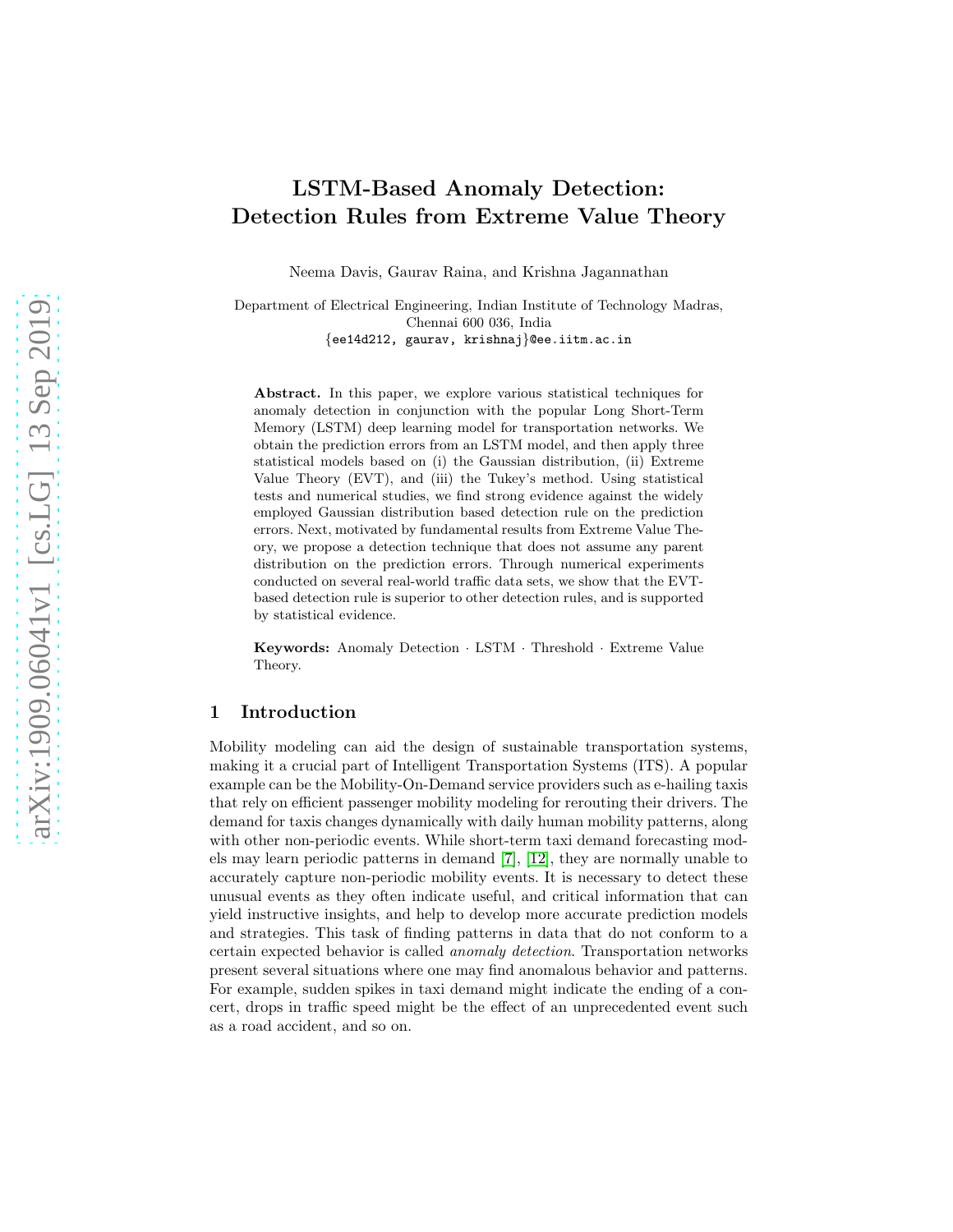### 2 N. Davis et al.

The identification of anomalies has been traditionally tackled using statistical and machine learning techniques; for a survey, see [\[4\]](#page-10-0). The substantial advances made by deep learning methods in recent years, in various machine learning problems, have encouraged researchers to explore them for anomaly detection as well [\[3\]](#page-10-1). The suitability of deep learning models for anomaly detection stems from their unsupervised learning nature and the ability to learn highly complex non-linear sequences. Popular deep learning models such as the Long Short-Term Memory (LSTM) [\[14\]](#page-11-2) and related Recurrent Neural Networks (RNNs) [\[13\]](#page-11-3) have shown superior anomaly detection performance compared to traditional anomaly detection models [\[6\]](#page-10-2). When presented with normal non-anomalous data, the LSTM can learn and capture the normal behavior of the system. Later, when the LSTM encounters a data instance that deviates significantly from the rest of the set, it generates a high prediction error, suggesting anomalous behavior. This form of prediction-based anomaly detection has found applications in cardiology [\[5\]](#page-10-3), automobiles [\[22\]](#page-11-4), radio communications [\[17\]](#page-11-5), Cyber-Physical Systems (CPS) [\[10\]](#page-11-6), and telemetry [\[9\]](#page-11-7), among others.

Prediction-based anomaly detection requires the application of a set of detection rules on the prediction errors. Usually, this is performed by employing a traditional anomaly detection algorithm on top of the prediction errors. Often, the detection rule involves assuming an underlying parametric distribution on the prediction errors, which is mostly Gaussian [\[14\]](#page-11-2). In addition to being computationally efficient and mathematically tractable, a distribution based detection rule does not require large memory storage (unlike clustering-based approaches) or suitable kernel functions (unlike Support Vector Machines). If the assumptions regarding the underlying data distribution hold, this technique provides a statistically justifiable solution for anomaly detection. However, its disadvantage is also rooted in this assumption; faithful detection is possible only if the data conforms to a particular distribution.

Given the rise in prediction-based anomaly detection methods and related research [\[3\]](#page-10-1), it is essential to place increased emphasis on post-prediction error evaluation methods that have received comparatively less focus yet are instrumental for accurate anomaly detection. Since the prediction errors are often assumed to be Gaussian [\[14\]](#page-11-2), we investigate this assumption by conducting statistical tests on seven diverse real-world data sets. In particular, we compare this Gaussian-based decision rule against decision rules based on Extreme Value Theory (EVT) [\[1\]](#page-10-4). An important result from EVT suggests that the extreme values of any distribution follow a Generalized Pareto Distribution (GPD), regardless of the parent distribution. This result allows us to develop a parametric distribution based detection rule on the prediction errors, without making critical assumptions about the input data distribution. Currently, EVT-based detection rules have not been explored for LSTM-based anomaly detection, setting our work apart from the existing literature. Further, we compare these two distributionbased detection rules against a detection rule based on Tukey's method [\[23\]](#page-11-8) that makes no explicit assumptions on the distribution.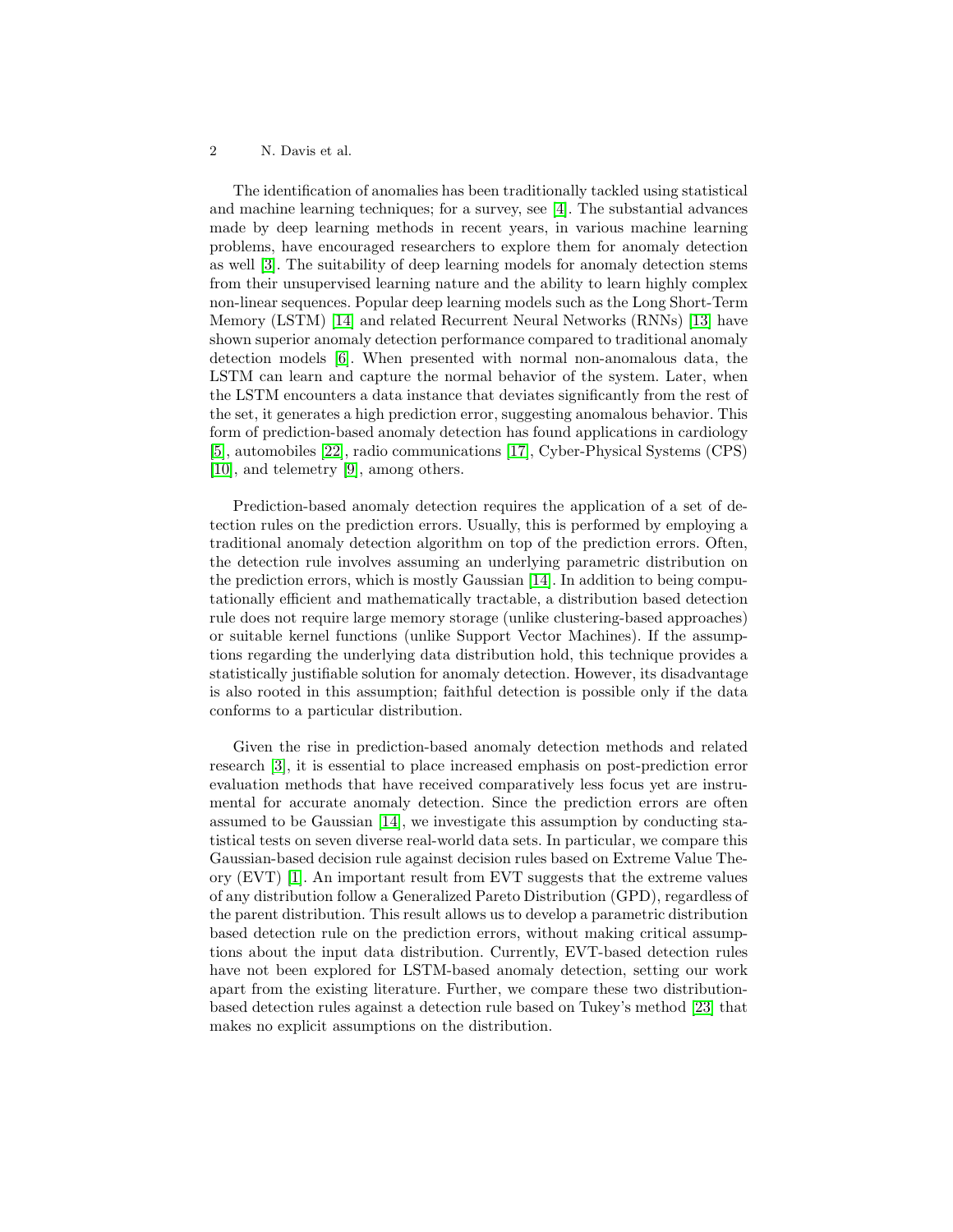## 1.1 Our Contributions

We compare three detection rules for LSTM-based anomaly detection: (i) the Gaussian-based detection rule that makes assumptions about the parent distribution, (ii) the EVT-based detection rule that does not assume a parent distribution but makes assumptions about the distribution of the tail, and (iii) the Tukey's method based detection rule that does not make any assumptions on the distribution. The major findings of this paper are as follows:

- 1. Using the Shapiro-Wilk test for Normality, we reject the null hypothesis that the prediction errors follow the Normal distribution with high confidence.
- 2. We find that the EVT-based detection rule has superior anomaly detection performance compared to the Gaussian-based detection rule and Tukey's method based detection rule.
- 3. The false-positive regulator of the EVT-based detection rule has a lower variance than that of the Gaussian-based detection rule, resulting in faster parameter tuning.

The rest of the paper is organized as follows. Section [2](#page-2-0) provides a brief description of the data sets. Our anomaly detection methodology, along with the three detection rules and evaluation metrics are explained in Section [3.](#page-3-0) This is followed by a discussion on the statistical tests in Section [4.](#page-5-0) The experimental settings and results are elaborated in Section [5.](#page-6-0) We summarize our contributions in Section [6.](#page-10-5)

# <span id="page-2-0"></span>2 Data Sets

We consider seven real-world data sets for our comparison study: two taxi demand data sets, three traffic-based data sets, and two data sets from other application domains. The travel time, occupancy and speed data sets are real-time data, obtained from a traffic detector and collected by the Minnesota Department of Transportation. Discussions on the traffic data sets and the temperature sensor data set are available at the Numenta Anomaly Benchmark GitHub repository<sup>[1](#page-2-1)</sup>. Brief descriptions of all data sets used are given below.

- 1. Vehicular Travel Time: The data set is obtained from a traffic sensor and has 2500 readings from July 10, 2015, to September 17, 2015, with eight marked anomalies.
- 2. Vehicular Speed: The data set contains the average speed of all vehicles passing through the traffic detector. A total of 1128 readings for the period September 8, 2015 - September 17, 2015, is available. There are three marked unusual sub sequences in the data set.
- 3. Vehicular Occupancy: There are a total of 2382 readings indicating the percentage of the time, during a 30-second period, that the detector sensed a vehicle. The data is available for a period of 17 days, from September 1, 2015, to September 17, 2015, and has two marked anomalies.

<span id="page-2-1"></span><sup>&</sup>lt;sup>1</sup> https://github.com/numenta/NAB/tree/master/data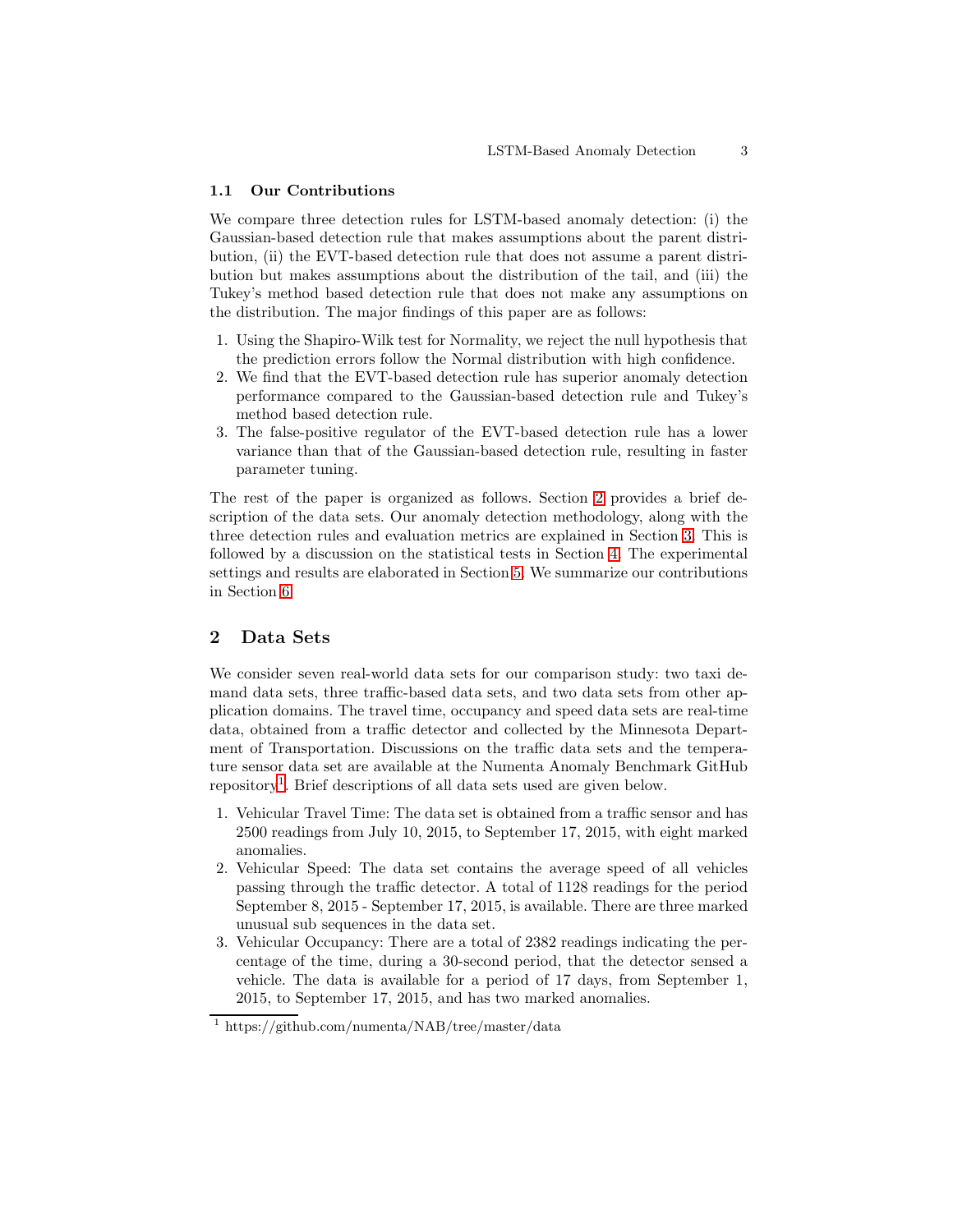- 4 N. Davis et al.
- 4. New York City Taxi Demand [\[16\]](#page-11-9): The publicly available data set contains the pick-up locations and time stamps of street hailing yellow taxi services from the period of January 1, 2016, to February 29, 2016. We pick three time-sequences with clearly evident anomalies from data aggregated over 15 minute time periods in  $1 \text{ km}^2$  grids.
- 5. Bengaluru Taxi Demand: This data set is obtained from a private taxi service provider in Bengaluru, India and has GPS traces of passengers booking a taxi by logging into the service provider's mobile application. Similar to the New York City data set, this data is also available for January and February 2016. We aggregate the data over 15 minute periods in 1 km<sup>2</sup> grids and pick three sequences with clearly visible anomalies.
- 6. Electrocardiogram (ECG) [\[11\]](#page-11-10): There are a total of 18000 readings, with three unusual sub sequences labeled as anomalies. The data set has a repeating pattern, with some variability in the period length.
- 7. Machine Temperature: This data set contains temperature sensor readings from an internal component of a large industrial machine. The readings are for the period between December 2, 2013, to February 19, 2014. There are a total of 22695 readings taken every 5 minutes, consisting of four anomalies with known causes.

# <span id="page-3-0"></span>3 Anomaly Detection

This section outlines our prediction-based anomaly detection, along with the detection strategies.

## 3.1 Prediction Model

We use the Long Short-Term Memory (LSTM) network [\[8\]](#page-11-11) as the time-series prediction model. The most recent  $l_b$  values of every data set are fed into the model to output  $l_a$  future values. We refer to parameters  $l_b$ ,  $l_a$  as look-back and look-ahead respectively. Dropout and early stopping are employed to avoid over-fitting. Before training any neural network model, it is necessary to set suitable values for various hyper-parameters. These parameters define the highlevel features of the model, such as its complexity, or capacity to learn. For example, in a neural network model, the important hyper-parameters are the number of hidden recurrent layers, the dropout values, the learning rate, and the number of units in each layer. We use the Tree-structured Parzen Estimator (TPE) Bayesian Optimization [\[2\]](#page-10-6) to select these hyper-parameters. The output layer is a fully connected dense layer with linear activation. The Adam optimizer is used to minimize the Mean Squared Error.

Each data set is divided into a training set, a hold-out validation set, and a test set. The training set is assumed to be free of anomalies. This is a reasonable assumption in real-world anomaly detection scenarios where the occurrence of anomalous behavior is rare compared to the occurrence of instances of normal behavior. The validation and test set are mixtures of anomalous and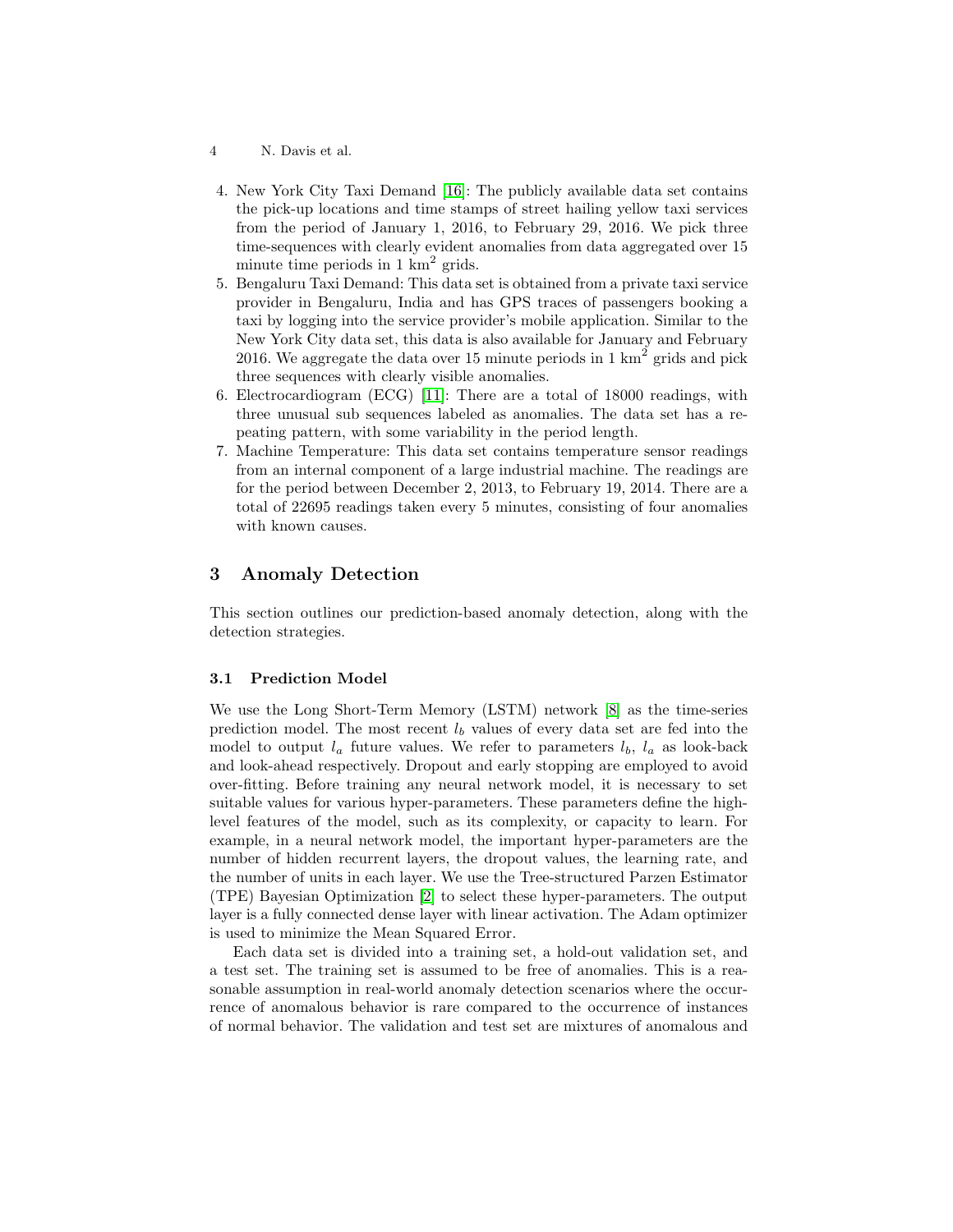non-anomalous data instances. The prediction model is trained on normal data without any anomalies, i.e., on the training data, so that it learns the normal behavior of the time-series. Once the model is trained, anomaly detection is performed by using the prediction errors as anomaly indicators. In this study, the prediction error is defined as the absolute difference between the input received at time  $t$  and its corresponding prediction from the model. Next, we discuss three techniques (detection rules) by which the prediction errors can be used to set an anomaly threshold. If any prediction error value lies outside of the threshold, then the corresponding input value can be considered as a possible anomaly.

### 3.2 Gaussian-based Detection

The prediction errors from the training data are assumed to follow a Gaussian distribution. The mean,  $\mu$ , and variance,  $\sigma^2$ , of the Gaussian distribution are computed using the Maximum Likelihood Estimation (MLE). The Log Probability Densities (Log PDs) of errors are calculated based on these estimated parameters and used as anomaly scores [\[20\]](#page-11-12). A low value of Log PD indicates that the likelihood of an observation being an anomaly is high. A validation set containing both normal data and anomalies is used to set a threshold  $\tau_g$  on the Log PD values. The threshold is chosen such that it can separate all the anomalies from normal observations while incurring as few false positives as possible. The threshold is then evaluated on a separate test set.

#### 3.3 EVT-based Detection

Let X be a random variable and  $F(x) = P(X \leq x)$  be its Cumulative Distribution Function (CDF). The tail of the distribution is given by  $\tilde{F}(x) = P(X > x)$ . A key result from the Extreme Value Theory (EVT) [\[1\]](#page-10-4) shows that the distribution of the extreme values is not highly sensitive to the parent data distribution. This enables us to accurately compute probabilities without first estimating the underlying distribution. Under a weak condition, the extreme events have the same kind of distribution, regardless of the original one, known as the Extreme Value Distribution (EVD):

$$
G_{\gamma}: y \to \exp\Big(-\Big(1+\gamma y\Big)^{-\frac{1}{\gamma}}\Big), \ \gamma \in \mathbb{R}, \ 1+\gamma y > 0, \tag{1}
$$

where  $\gamma$  is the extreme value index of the distribution. By fitting an EVD to the unknown input distribution tail, it is then possible to evaluate the probability of potential extreme events. In some recent work [\[19\]](#page-11-13), the authors use results from EVT to detect anomalies in a uni-variate data stream, following the Peaks-Over-Threshold (POTs) approach. Based on an initial threshold t, the POTs approach attempts to fit a Generalized Pareto Distribution (GPD) to the excesses,  $X - t$ . Once the parameters of the GPD are obtained using MLE, the threshold can be computed as:

$$
\tau_e = t + \frac{\hat{\sigma}}{\hat{\gamma}} \left( \left( \frac{qn}{N_t} \right)^{-\hat{\gamma}} - 1 \right),\tag{2}
$$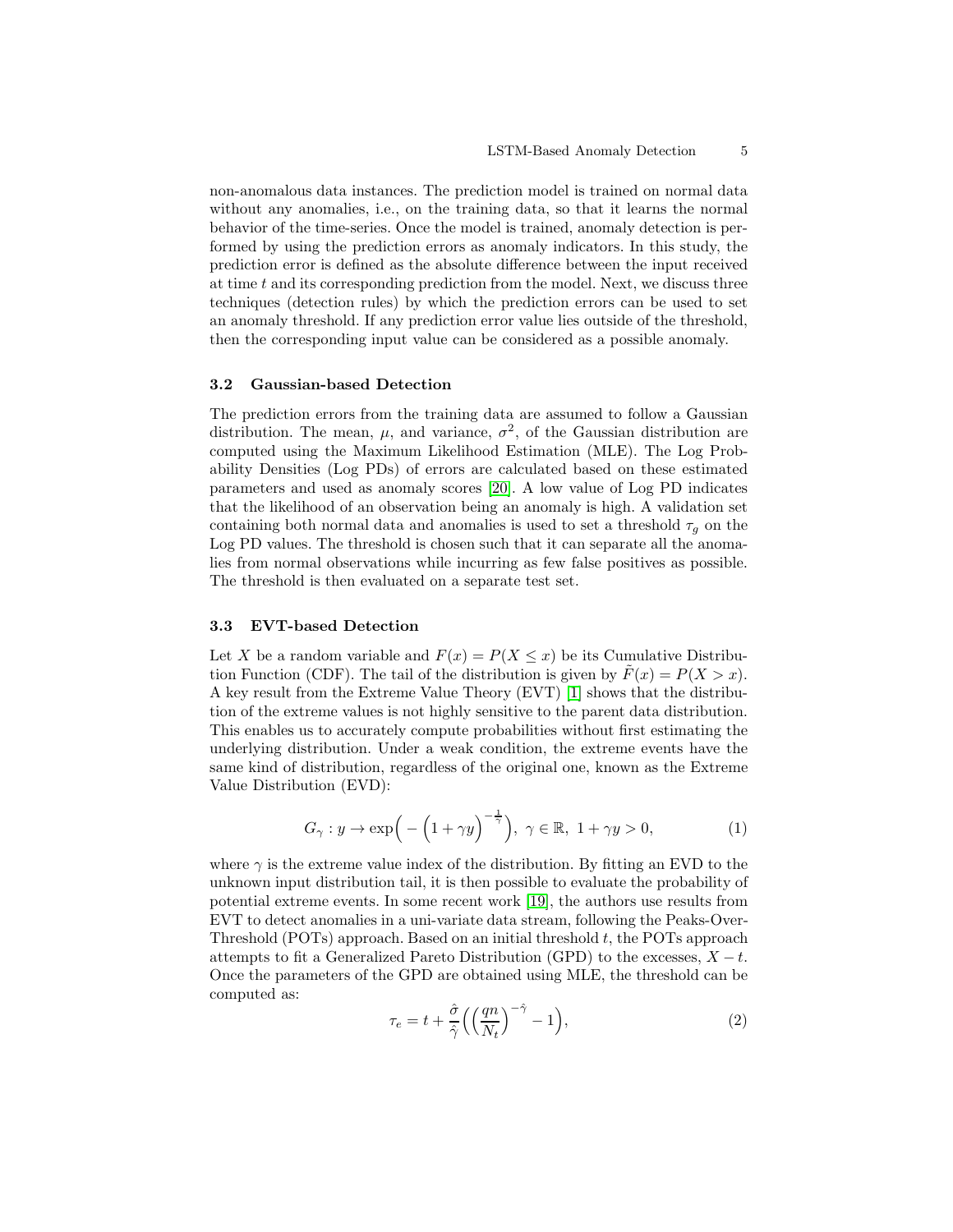6 N. Davis et al.

where  $\hat{\gamma}$  and  $\hat{\sigma}$  are the estimated parameters of the GPD, q is some desired probability, n is the total number of observations,  $N_t$  is the number of peaks, i.e., the number of  $X_i$  s.t.  $X_i > t$ . We calculate  $P(X > \tau_e)$  for all the observations and those data instances with  $P(X > \tau_e) < q$  can be considered as plausible anomalies. We apply this methodology to the prediction errors obtained from the LSTM. The authors in [\[19\]](#page-11-13) recommend choosing q in the range  $[10^{-3}, 10^{-5}]$ and initial  $t$  as the 98% quantile, which we follow in our study.

## 3.4 Tukey's Method Based Detection

Tukey's method [\[23\]](#page-11-8) uses quartiles to define an anomaly threshold. It makes no distributional assumptions and does not depend on a mean or a standard deviation. In Tukey's method, a possible outlier lies outside the threshold  $\tau_t =$  $Q_3 + 3 \times (Q_3 - Q_1)$ , where  $Q_1$  is the lower quartile or the  $25<sup>th</sup>$  percentile, and  $Q_3$  is the upper quartile or the  $75<sup>th</sup>$  percentile. The prediction errors from the training, validation and test sets are concatenated, and the lower and upper quartiles are calculated. The values lying outside  $\tau_t$  are identified as possible outliers.

## 3.5 Evaluation Metrics

We consider three evaluation metrics for comparing the detection rules: (i) Precision,  $P$ , which is the ratio of true positives to the sum of true positives and false positives, (ii) Recall,  $R$ , which is the ratio of true positives to the sum of true positives and false negatives, and (iii)  $F1$ -score,  $F1$ , which is the harmonic mean of Precision and Recall. Since F1-score summarizes both Precision and Recall, we consider the detection rule with the highest  $F_1$  as the superior anomaly detection technique. True positives refer to the correctly predicted anomalies. False positives are the non-anomalies that we incorrectly identify as being anomalies. False negatives refer to the anomalies incorrectly identified as non-anomalous instances.

# <span id="page-5-0"></span>4 Statistical Tests

We conduct two sets of statistical tests: (i) the Shapiro-Wilk test [\[18\]](#page-11-14) for testing the Normality of the prediction errors, and (ii) the Anderson-Darling test [\[21\]](#page-11-15) for checking the compliance of the tail distribution to a Generalized Pareto Distribution (GPD).

The Shapiro-Wilk test  $[18]$  calculates a W statistic that tests whether a sample comes from a Normal distribution. The W statistic measures the correlation between the given data and ideal normal scores. If the p-value is less than the chosen significance level (typically less than 0.05), then the null hypothesis can be rejected and there is evidence that the data tested are not Normally distributed. The Anderson-Darling test [\[21\]](#page-11-15) is used to assess whether a sample of the data comes from a specific probability distribution. The test statistic  $A^2$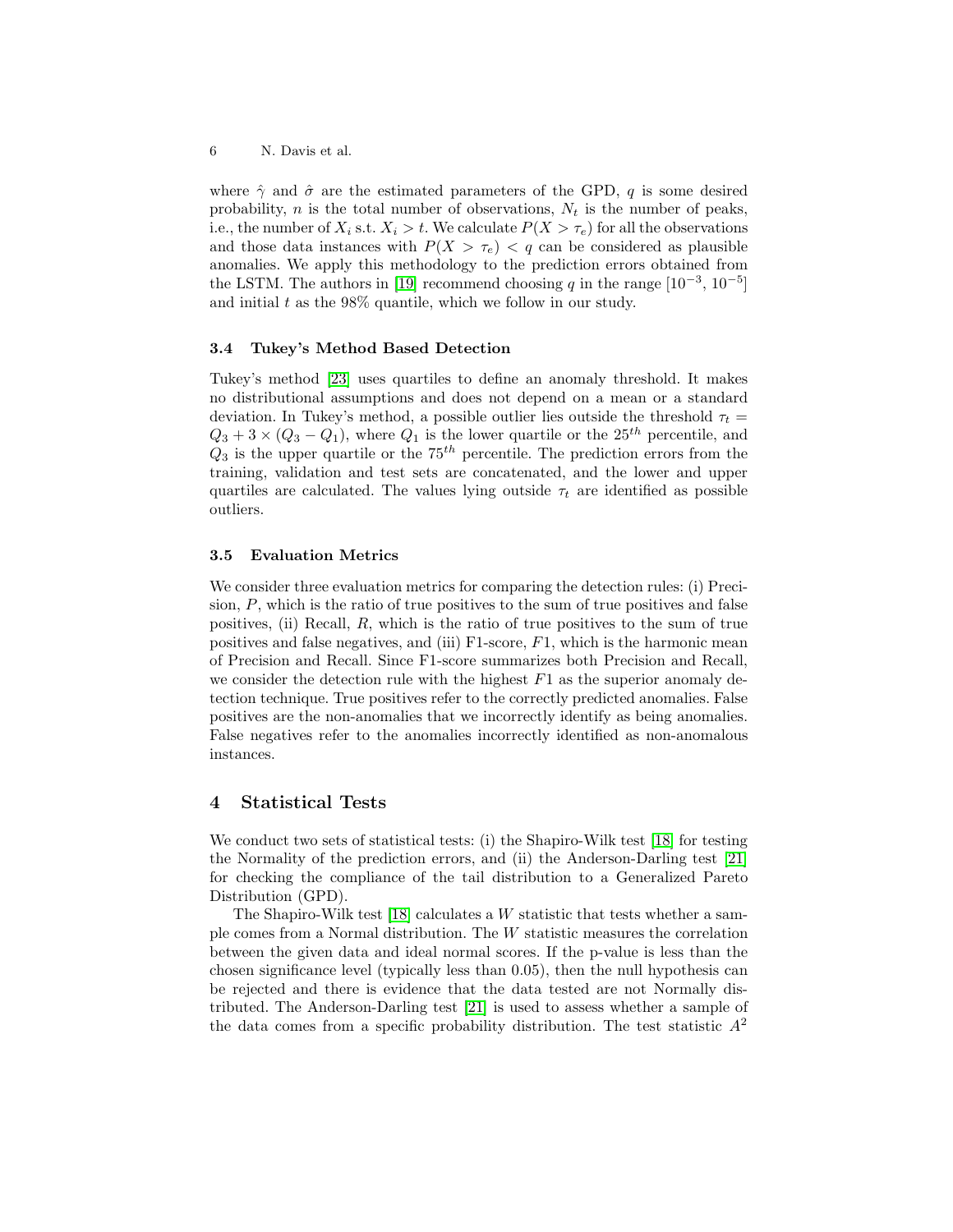measures the distance between the hypothesized distribution and the empirical CDF of the data. Based on the test static and the p-values obtained, the null hypothesis that the data follow a specified distribution can (cannot) be rejected. The Anderson-Darling is a modification of the Kolmogorov-Smirnov (K-S) test [\[15\]](#page-11-16) and gives more weight to the tails than does the K-S test.

The p-values obtained by conducting the Shapiro-Wilk test on the prediction errors and the Anderson-Darling test on the excesses  $X - t$  are given in Table [1.](#page-6-1) The null hypothesis is rejected for p-values less than 0.001. For all the data sets under study, based on the p-values of the Shapiro-Wilk test, we rejected the null hypothesis that the prediction errors follow a Gaussian distribution. At the same time, statistical evidence from the Anderson-Darling test suggests that the tail distributions of the various prediction errors tend to follow GPD. Hence, while assuming a Normal distribution on the prediction errors may not be suitable for LSTM-based hybrid anomaly detection, a GPD seems to be a more reasonable fit.

<span id="page-6-1"></span>Table 1. P-values obtained from the statistical tests. The decision to reject the null hypothesis is taken when the p-values lie below 0.001. The null hypothesis that the prediction errors follow a Gaussian distribution is rejected, and that the tails of the prediction errors follow a Generalized Pareto Distribution is accepted.

| Data Sets             | P-values |                                         |  |  |  |  |
|-----------------------|----------|-----------------------------------------|--|--|--|--|
|                       |          | Shapiro-Wilk Test Anderson-Darling Test |  |  |  |  |
| Vehicular Travel Time | 0.000    | 0.005                                   |  |  |  |  |
| Vehicular Speed       | 2.38e-22 | 0.005                                   |  |  |  |  |
| Vehicular Occupancy   | 6.64e-23 | 0.37                                    |  |  |  |  |
| NYC Taxi Demand       | 2.62e-42 | 0.14                                    |  |  |  |  |
| Bengaluru Taxi Demand | 4.45e-43 | 0.57                                    |  |  |  |  |
| Electrocardiogram     | 0.000    | 0.002                                   |  |  |  |  |
| Machine Temperature   | 0.000    | 0.002                                   |  |  |  |  |

# <span id="page-6-0"></span>5 Experiments

As mentioned in Section [3,](#page-3-0) hyper-parameter optimization is performed prior to the model training process. The chosen set of parameters for each data set is given in Table [2.](#page-7-0) We follow the same model settings as [\[20\]](#page-11-12) for the ECG and Machine Temperature data sets. For the traffic speed, travel time and vehicular occupancy data sets, the limited availability of readings suggested look-back and look-ahead times of 1 each. We have over 10 million points for the New York and Bengaluru cities, allowing for a large look-back time. The considerable amount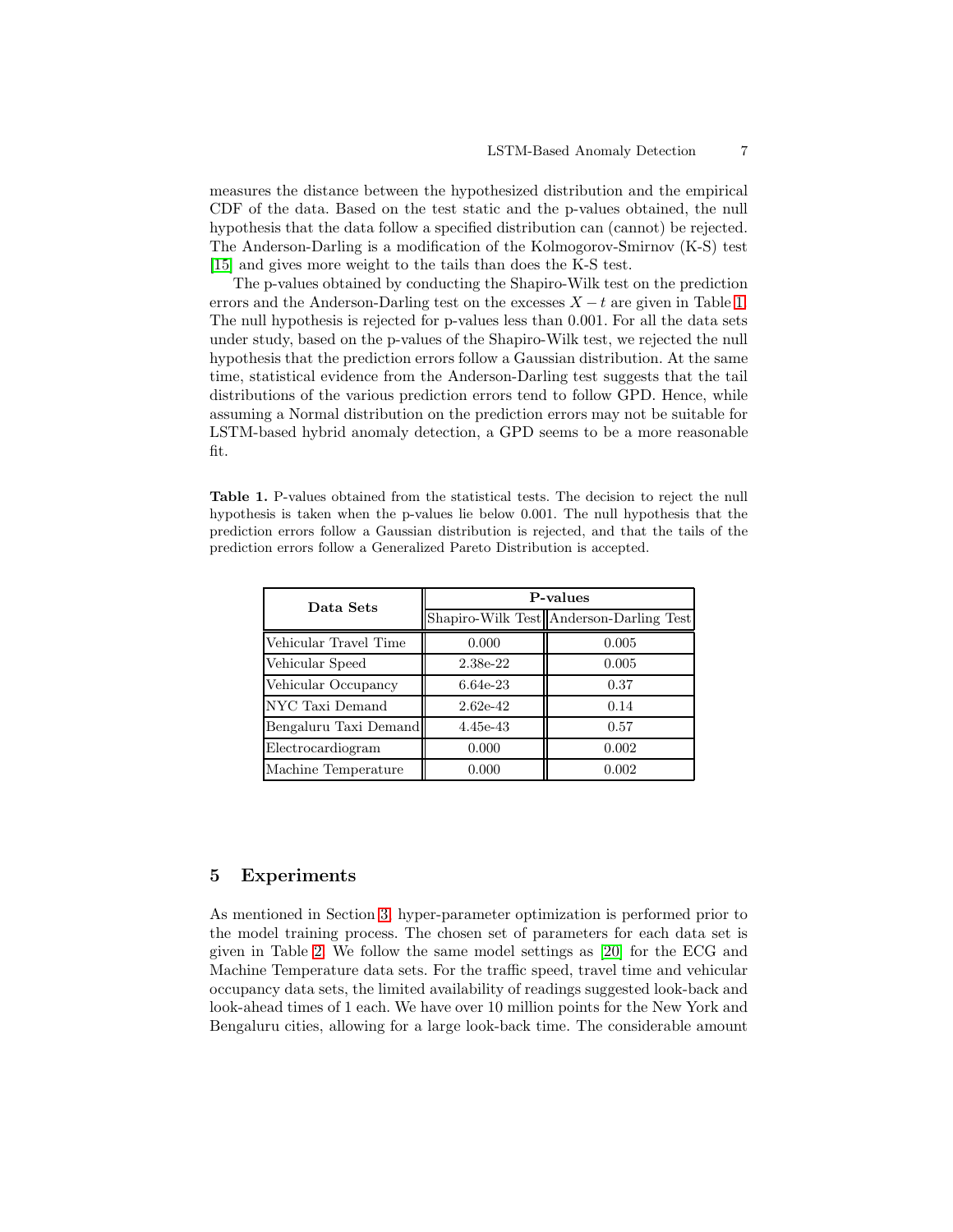of data in these two cases allows the LSTM to learn better representations of the input data, aiding the anomaly detection process. The models ran for 100 epochs with a batch size of 64, minimizing the Mean Squared Error.

<span id="page-7-0"></span>Table 2. The experimental settings for the data sets considered. The optimal set of hyper-parameters for each data set is chosen after running the Tree-structured Parzen Estimator (TPE) Bayesian Optimization.

| Data Sets             | <b>LSTM</b> Architecture                          | $l_b, l_a$ |  |
|-----------------------|---------------------------------------------------|------------|--|
| Vehicular Travel Time | 1 Recurrent layer: $\{20\}$ , Dropout: 0.2,       | 1, 1       |  |
|                       | 1 Dense layer: $\{1\}$ , Learning rate: 0.01      |            |  |
| Vehicular Speed       | 1 Recurrent layer: {60}, Dropout: 0.19,           | 1, 1       |  |
|                       | 1 Dense layer: $\{1\}$ , Learning rate: $0.0001$  |            |  |
| Vehicular Occupancy   | 1 Recurrent layer: $\{50\}$ , Dropout: 0.23,      |            |  |
|                       | 1 Dense layer: $\{1\}$ , Learning rate: 0.0001    | 1, 1       |  |
| NYC Taxi Demand       | 2 Recurrent layers: {50, 20}, Dropout: 0.4,       | 5760, 24   |  |
|                       | 1 Dense layer: $\{24\}$ , Learning rate: $0.0001$ |            |  |
| Bengaluru Taxi Demand | 2 Recurrent layers: {20, 10}, Dropout: 0.25,      | 5760, 24   |  |
|                       | 1 Dense layer: $\{24\}$ , Learning rate: 0.0001   |            |  |
| Electrocardiogram     | 2 Recurrent layers: {60, 30}, Dropout: 0.1,       | 8, 5       |  |
|                       | 1 Dense layer: $\{5\}$ , Learning rate: 0.05      |            |  |
| Machine Temperature   | 2 Recurrent layers: {80, 20}, Dropout: 0.1,       |            |  |
|                       | 1 Dense layer: {12}, Learning rate: 0.1           | 24, 12     |  |

#### 5.1 Results

Once the predictions are obtained from the models, we applied the three detection rules based on different assumptions. The detection performance obtained on one of the time-sequences from the New York City data set is given in Figs. [1](#page-8-0) - [3.](#page-8-1) The numerical results obtained on evaluating the detection rules using Precision, Recall and F1-score are available in Table [3,](#page-9-0) along with the values of the false-positive regulators,  $\tau_q$  and q.

The false-positive regulators are the parameters that impact the performance of the detection algorithms. The false-positive regulator for the Gaussian-based detection rule,  $\tau_g$ , is chosen for each time-sequence such that the F1-score on the validation errors is maximized. The false-positive regulator for the EVT-based anomaly detection,  $q$ , is set from an initialization data stream. An initial threshold  $t$  has to be chosen for the EVT-based detection, typically 98% quantile. We set q using the same initialization stream that is used for setting t. The initialization stream contains the prediction errors from the training and validation sets. The probability  $q$  is chosen so that the EVT-based anomaly detection picks up all the anomalies from the initialization stream. We observe that the threshold  $\tau_g$  has a higher variability compared to that of the probability q. While q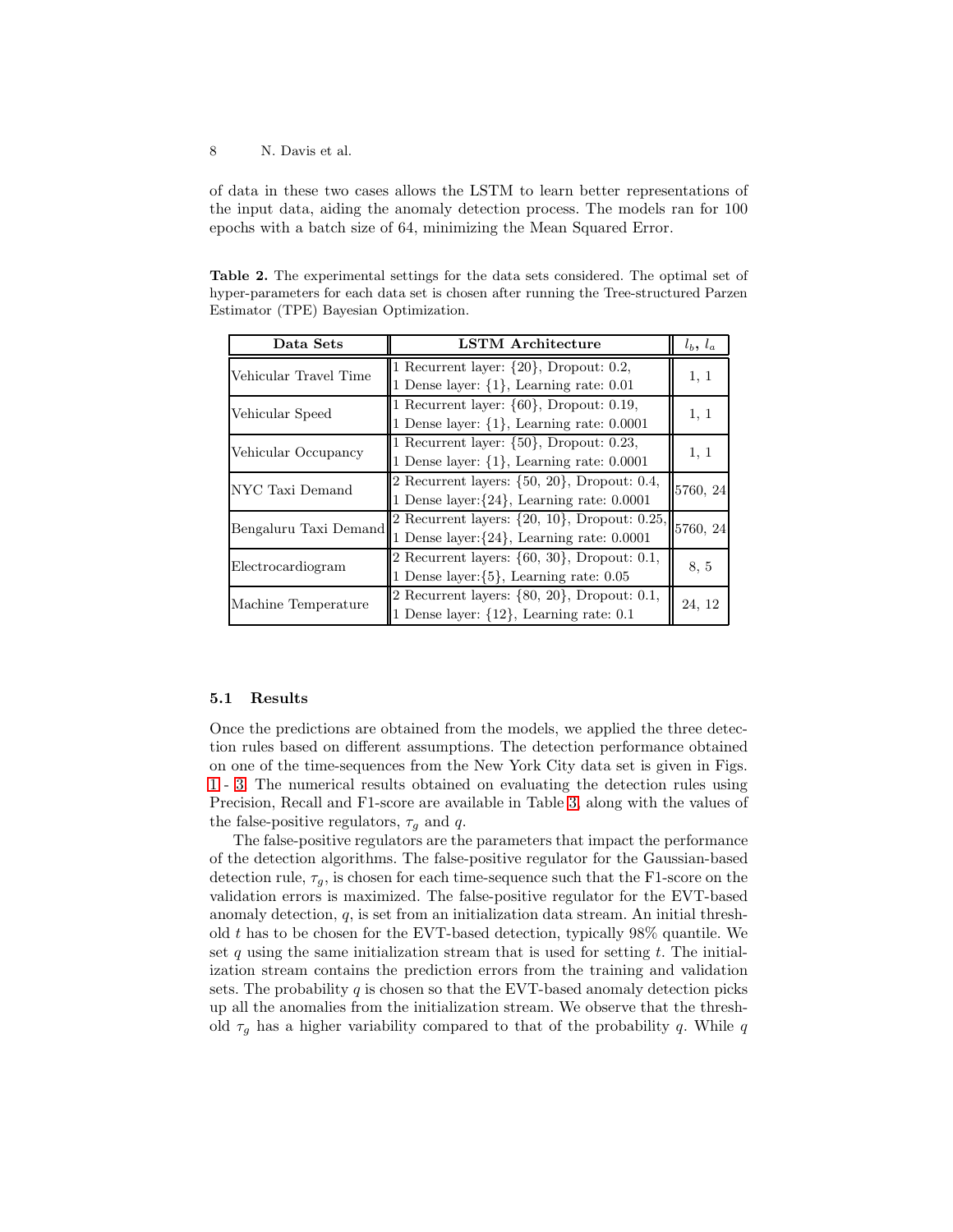

<span id="page-8-0"></span>Fig. 1. Performance of the LSTM model. The actual taxi demand values for one of the time-sequences from the New York City is plotted, along with the predictions and prediction errors. True anomaly is at  $t = 1366$ .



Fig. 2. Performance of the Gaussian-based detection rule on prediction errors obtained from Fig [1.](#page-8-0) The threshold is chosen from the validation errors and is seen to result in many false-positives along with the true anomaly at  $t = 1366$ .



<span id="page-8-1"></span>Fig. 3. Performance of the EVT-based detection rule on prediction errors obtained from Fig [1.](#page-8-0) The detection rule chooses a threshold, without manual tuning, based on a desired probability. True anomaly detected at  $t = 1366$ , without incurring any false-positives.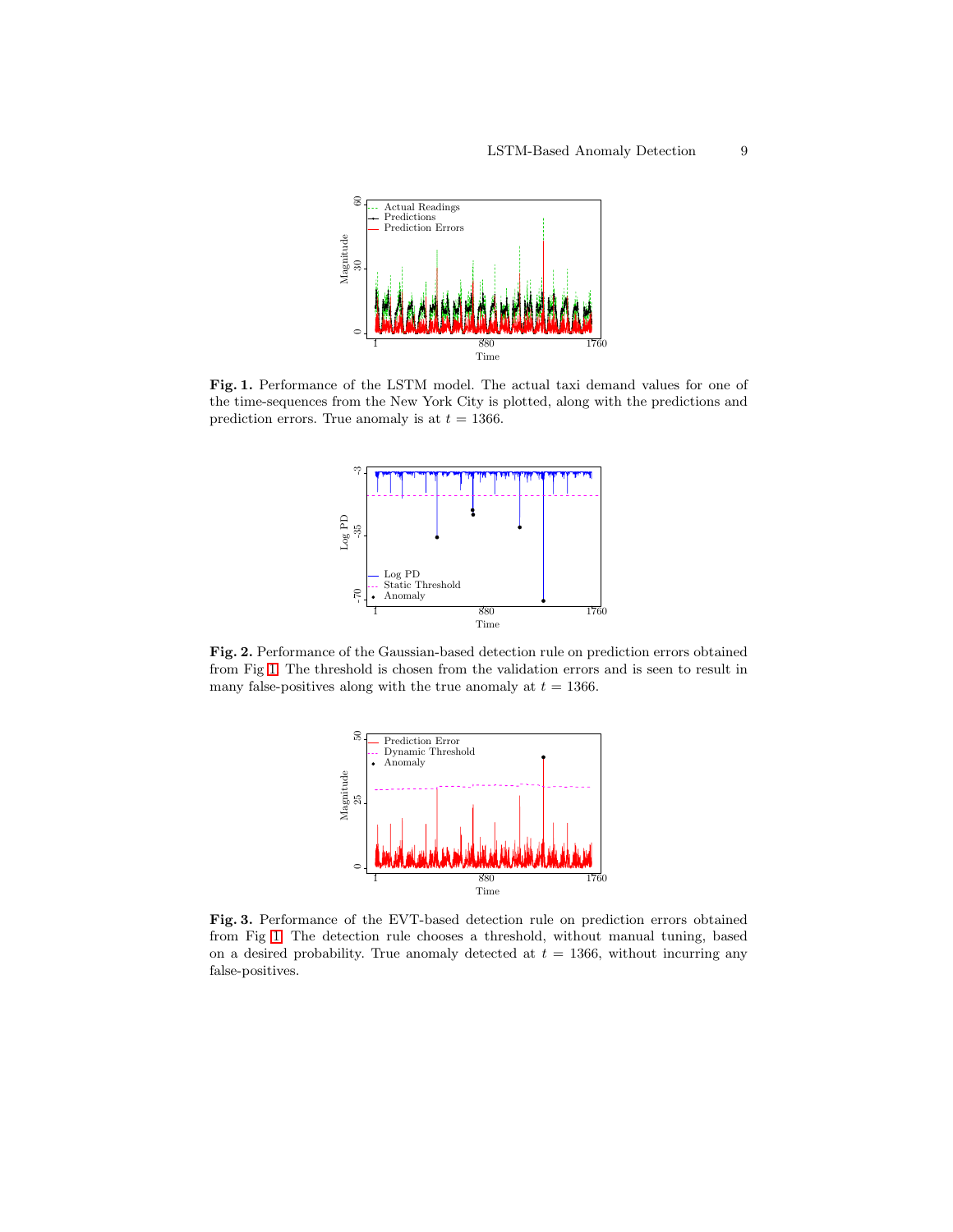#### 10 N. Davis et al.

| Data Sets                |                | Normality                  |      | <b>Tail Assumption</b> |          |            |      | Tukey's |             |              |      |                  |
|--------------------------|----------------|----------------------------|------|------------------------|----------|------------|------|---------|-------------|--------------|------|------------------|
|                          |                | Assumption                 |      |                        | from EVT |            |      | Method  |             |              |      |                  |
|                          |                | P                          | R.   | F1                     | $\tau$   | P          | R.   | F1      | q           | $\mathsf{P}$ | R.   | F1               |
| Vehicular Travel Time    |                | 0.14                       | 0.40 | 0.21                   | $-20$    | 0.33       | 0.40 | 0.36    | $10^{-4}\,$ | 0.04         | 0.60 | 0.07             |
| Vehicular Speed          |                | 0.58                       | 1.0  | 0.73                   | $-18$    | 0.75       | 0.85 | 0.79    | $10^{-3}$   | 0.75         | 0.85 | 0.79             |
| Vehicular Occupancy      |                | 1.0                        | 1.0  | 1.0                    | $-23$    | 1.0        | 1.0  | 1.0     | $10^{-5}$   | 0.33         | 1.0  | 0.5              |
| NYC Taxi<br>Demand       | T1             | 1.0                        | 1.0  | 1.0                    | $-19$    | 1.0        | 1.0  | 1.0     | $10^{-5}$   | 1.0          | 0.14 | 0.25             |
|                          | T2             | 0.2                        | 1.0  | 0.33                   | $-17$    | 1.0        | 1.0  | 1.0     | $10^{-5}$   | 0.07         | 1.0  | 0.14             |
|                          | T <sub>3</sub> | 0.75                       | 1.0  | 0.85                   | $-15$    | 0.75       | 1.0  | 0.85    | $10^{-5}$   | 0.5          | 1.0  | 0.66             |
| Bengaluru<br>Taxi Demand | T1             | 1.0                        | 0.4  | 0.57                   | $-25$    | 1.0        | 1.0  | 1.0     | $10^{-4}$   | 0.31         | 1.0  | 0.47             |
|                          | T <sub>2</sub> | 0.33                       | 1.0  | 0.5                    | $-18$    | 0.33       | 1.0  | 0.5     | $10^{-4}$   | 0.04         | 1.0  | 0.07             |
|                          | T3             | 0.6                        | 0.5  | 0.54                   | $-25$    | 0.57       | 0.66 | 0.61    | $10^{-4}$   | 0.15         | 0.83 | 0.26             |
| Electrocardiogram        |                | 0.50                       | 0.23 | 0.32                   |          | $-23$ 0.50 | 0.28 | 0.36    | $10^{-4}$   | 0.42         | 0.57 | 0.49             |
| Machine Temperature      |                | $0.004$   $0.50$   $0.009$ |      |                        |          | $-19$ 0.10 | 0.50 | 0.16    | $10^{-4}$   | 0.002        |      | $0.50\, \,0.005$ |

<span id="page-9-0"></span>Table 3. Evaluation of the detection rules on the data sets considered. The best technique for each data set is shown in bold and shows the superior performance of the EVT-based detection rule.

remains in the range  $[10^{-3}, 10^{-5}]$ ,  $\tau_g$  varies between -15 and -25. Further, while a single  $q$  value is sufficient for different time-sequences from the same data set (e.g., New York City Taxi Demand), different  $\tau_g$  values are required for different streams of data from the same set. This translates into a relatively slower parameter tuning for the Gaussian-based detection on comparison with that of the EVT-based detection.

Tukey's method is able to detect most of the anomalies but results in a large number of false-positives, which is not desirable. In other words, Tukey's method has a high Recall, but poor Precision. Only in the ECG data set, the Tukey's method achieves better prediction performance than the others. The fraction of anomalies is higher in the ECG data set, and hence, the anomalies cover a large spectrum above the upper quartile. Since the Tukey's method thresholds the raw prediction errors based on the upper quartile, it results in good anomaly detection for the ECG data set.

Regardless of the application domain, we see that EVT-based detection rules provide consistently better performance that Gaussian-based and Tukey's method based detection rules. These findings suggest that presuming a Gaussian distribution on the prediction errors is a very strong assumption and might not hold for several scenarios. A more sensible assumption would be to assume that the tails follow GPD, which appears to be valid across diverse settings. On the other hand, assuming no distribution can result in multiple false alarms.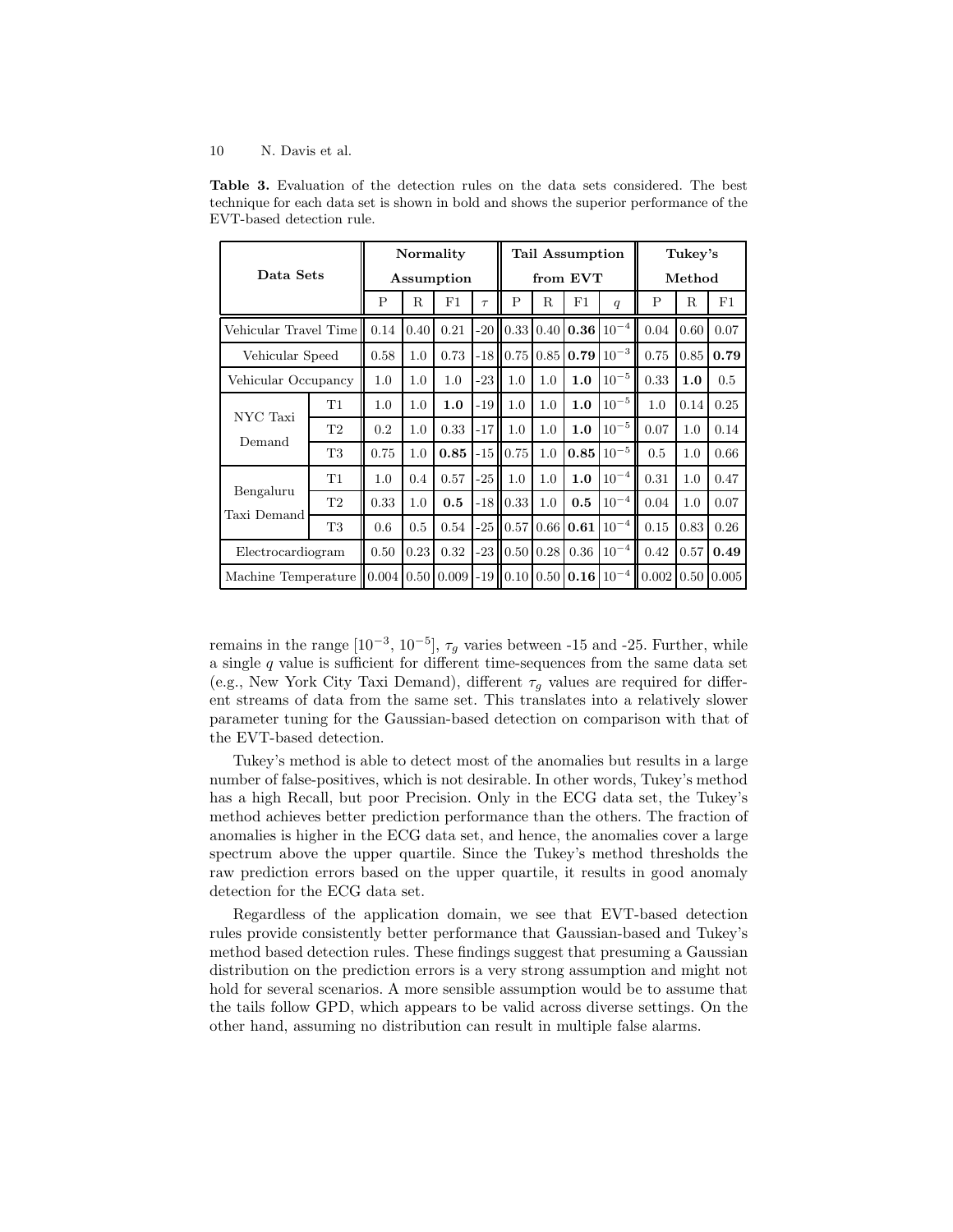# <span id="page-10-5"></span>6 Contributions

Across application domains, accurate detection of abnormal patterns plays a vital role in the construction of reliable prediction algorithms. In this paper, we compared three detection rules that can be used with deep learning based anomaly detection, in the context of transportation networks. Each detection rule makes specific assumptions about the distribution of the prediction errors obtained from the Long Short-Term Memory (LSTM) network. Using statistical tests and numerical analysis, we showed that the widely used Gaussian distribution assumption on the prediction errors need not always hold. However, the tails distributions of the prediction errors are seen to follow a Generalized Pareto Distribution (GPD). This statistical evidence prompted us to devise a set of detection rules based on Extreme Value Theory (EVT).

The EVT-based detection rule consistently achieved more accurate anomaly detection compared to the Gaussian-based detection rule and Tukey's method. More variability was observed in the false-positive regulator values of the Gaussianbased detection rule compared to that of the EVT-based detection rule. The Gaussian-based detection required fixing of different false-positive regulator values for different sequences from the same data set, which in turn necessitated extensive parameter tuning. On the other hand, the EVT-based rule needed only a single value of false-positive regulator to achieve good performance across multiple streams from the same data set.

This paper follows an LSTM-based hybrid approach for anomaly detection. To get a comprehensive overview of various anomaly detection techniques, one should conduct an extensive comparison study of statistical, machine learning, and deep learning based models. Such a study is the next natural avenue for future research. Further, we aim to develop an end-to-end deep anomaly detection model by directly modifying the objective function of the LSTM to detect the anomalies.

# References

- <span id="page-10-4"></span>1. Beirlant, J., Goegebeur, Y., Segers, J., Teugels, J.L.: Statistics of extremes: theory and applications. John Wiley & Sons (2006)
- <span id="page-10-6"></span>2. Bergstra, J.S., Bardenet, R., Bengio, Y., Kégl, B.: Algorithms for hyper-parameter optimization. In: Advances in Neural Information Processing Systems. pp. 2546– 2554 (2011)
- <span id="page-10-1"></span>3. Chalapathy, R., Chawla, S.: Deep learning for anomaly detection: A survey. arXiv preprint [arXiv:1901.03407](http://arxiv.org/abs/1901.03407) (2019)
- <span id="page-10-0"></span>4. Chandola, V., Banerjee, A., Kumar, V.: Anomaly detection: A survey. ACM Computing Surveys 41, 15 (2009)
- <span id="page-10-3"></span>5. Chauhan, S., Vig, L.: Anomaly detection in ecg time signals via deep long shortterm memory networks. In: Proceedings of the International Conference on Data Science and Advanced Analytics. pp. 1–7. IEEE (2015)
- <span id="page-10-2"></span>6. Cheng, M., Li, Q., Lv, J., Liu, W., Wang, J.: Multi-scale lstm model for bgp anomaly classification. IEEE Transactions on Services Computing (2018)